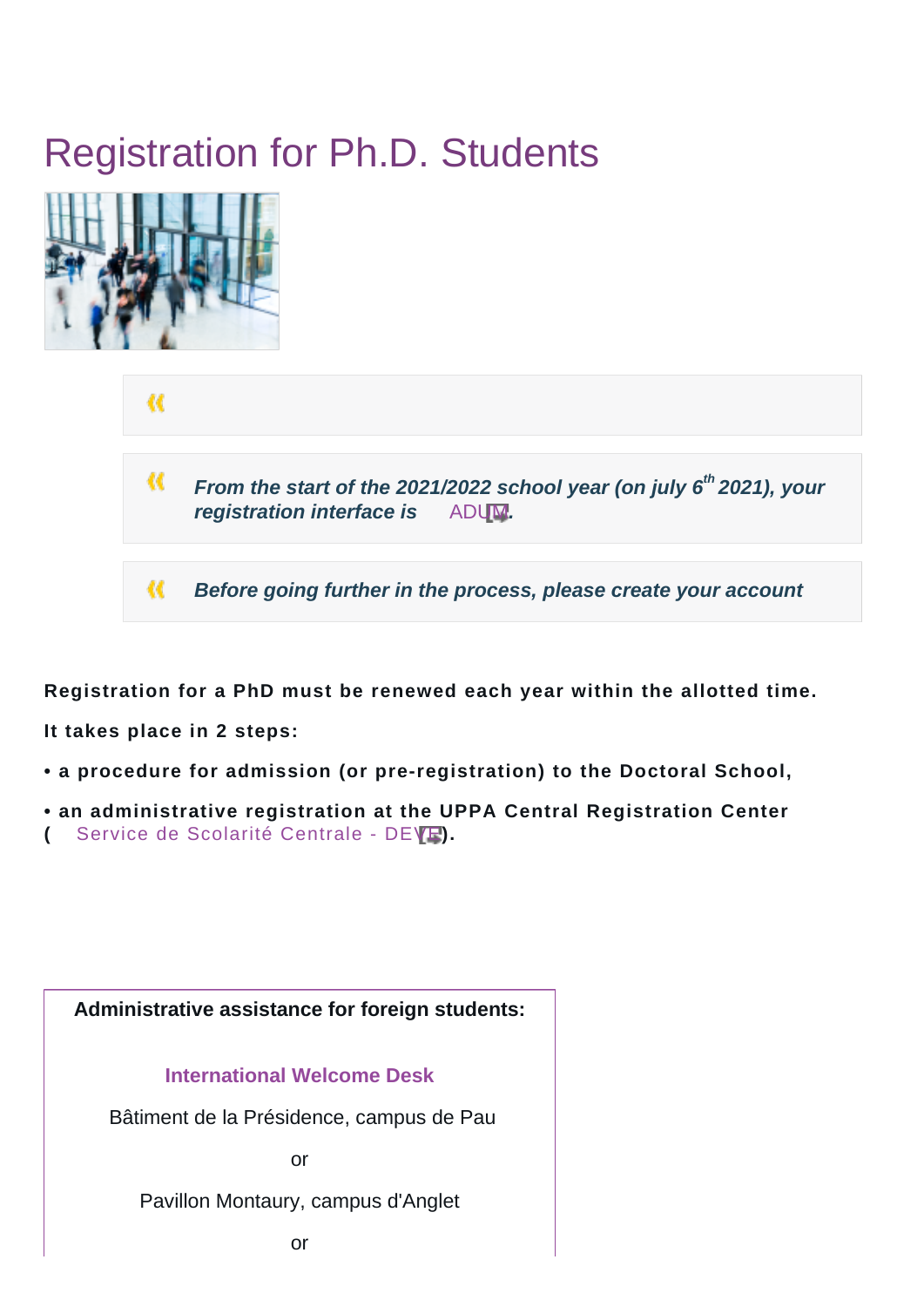CLEREMO building, campus de Bayonne

[welcome-desk@univ-pau.fr](mailto:welcome-desk@univ-pau.fr)

**[Guide for foreign students](https://ri.univ-pau.fr/fr/venir-a-l-universite/infos-pratiques.html)**

\*\*\*\*

## **STEP 1**

### **Admission or pre-registration to the Doctoral School**

Contact:

Secretariat **ED 211 SEA**:

05 59 40 81 95

**[inscription-ed@univ-pau.fr](mailto:inscription-ed@univ-pau.fr)** 

| Admission for 1st registration                                                         | Re-enrolment in 2 <sup>nd</sup> year: Poi                                    |
|----------------------------------------------------------------------------------------|------------------------------------------------------------------------------|
| 1. On<br><b>ADUM</b>                                                                   | 1. <b>Perform</b> $\textcolor{red}{\bigstar}$ the Point d'Etape              |
| Enter all fields of the registration process (10)<br>sequences) until it is finalized. | At the end of the 1st year of the the<br>assess the progress of research a   |
| Submit all the supporting documents requested on the<br>platform:                      | This step is a necessary prerequis<br>YEAR 2. The signed Point d'Et<br>ADUM. |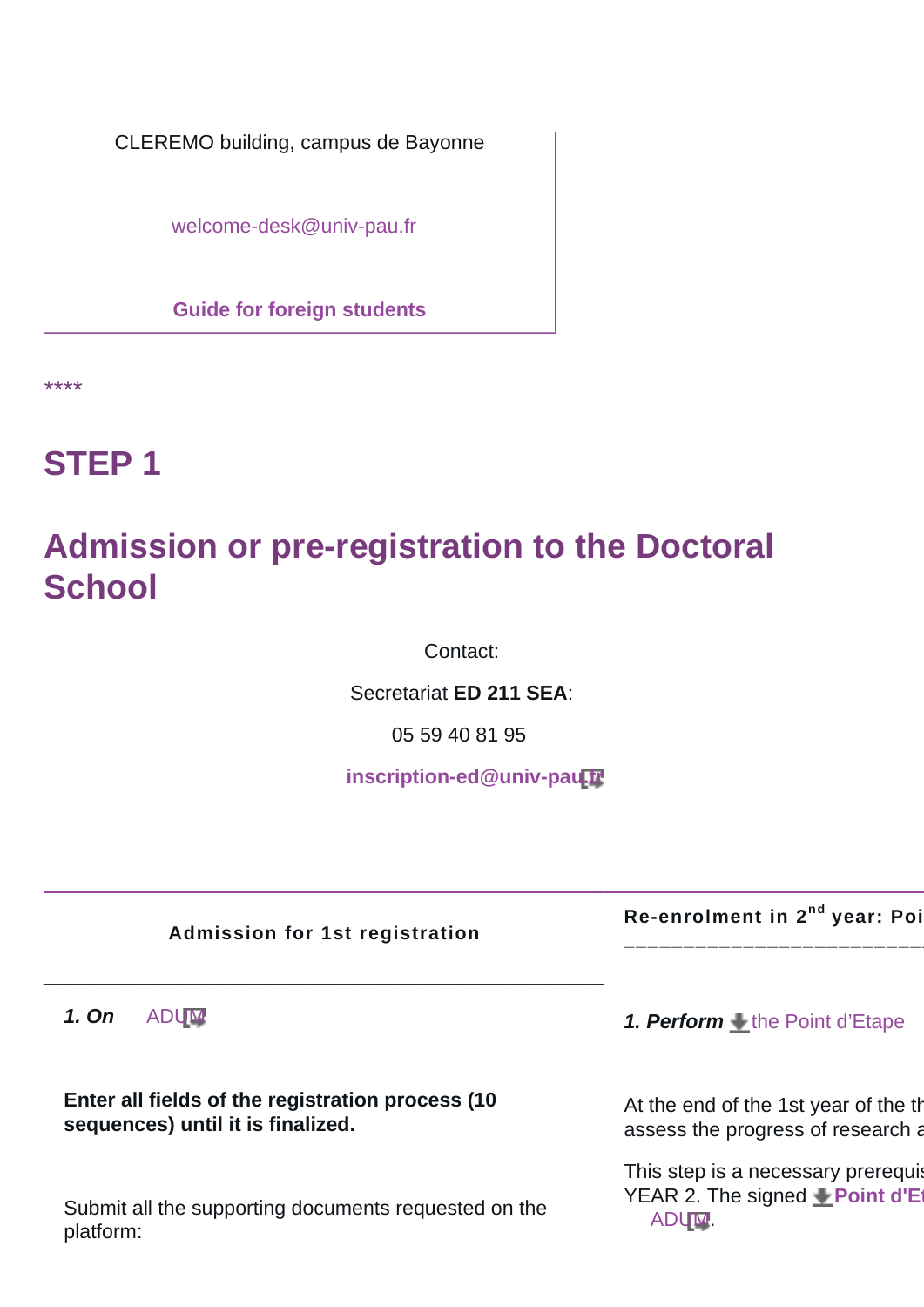| ۰.<br>۰. |
|----------|

**- copy of the Master's degree**

**- copy of the residence permit for foreign doctoral students**

**Visa of the Doctoral Charter** (this document is a commitment which recalls the rights and duties of the parties. It must be read carefully before visa)

**In the event of a problem, you can contact the ED secretariat** (inscription-ed@univ-pau.fr).

**2. On** [ADUM](http://www.adum.fr)

**Enter all fields of the registration it is finalized.**

Submit all the supporting docume

**- copy of the financial support of** 

**Re-enrollment in 3rd year and** 

 $\overline{\phantom{a}}$  , which is a set of the set of the set of the set of the set of the set of the set of the set of the set of the set of the set of the set of the set of the set of the set of the set of the set of the set of th

**1. Perform the** INDIVIDUAL M

----------------------------------------------

At the end of the 2nd year of the PhD student's individual monitoring running of the course by relying o training agreement.

This step is **a necessary prerequent YEAR 3 AND FOLLOWING**.

The signed  $\triangle$  [CSI form](https://ed-sea.univ-pau.fr/_attachments/registration-for-ph-d-s-students-article/CSI%252520ED%252520211.doc?download=true) must be fi

**2. On** [ADUM](http://www.adum.fr)

**Enter all fields of the registration it is finalized.**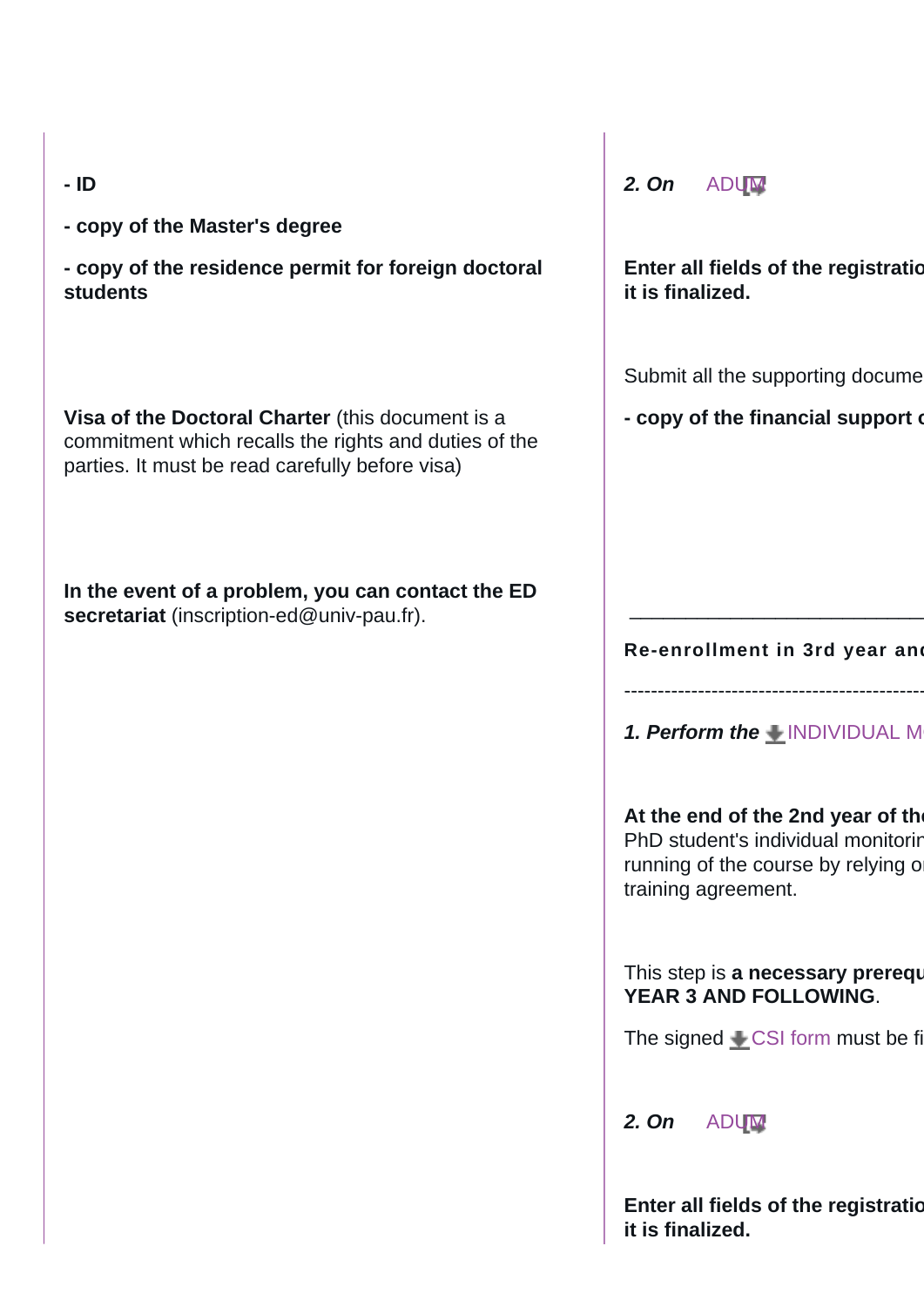Submit all the supporting docume

**- copy of the financial support of** 

**Exceptional registration:** From the **4 time PhD and a 7th registration** exemption must be filed in ADI

M. **WHEN YOUR ENROLLMENT REQUEST IS VALIDATED BY THE DIRECTORATE OF THE DOCTORAL SCHOOL, YOU WILL RECEIVE AN E-MAIL AUTHORIZING YOU TO PROCEED WITH THE ADMINISTRATIVE ENROLLMENT AT THE CENTRAL EDUCATION POLE (Service de la Scolarité Centrale – DEVE)**

\*\*\*\*

### **STEP 2:**

### **Administrative registration at UPPA**

Contact: [Pôle Inscription Central](https://formation.univ-pau.fr/fr/organisation/scolarites-et-enseignement/deve-pole-inscription-central.html)

[scolarite.centrale @ univ-pau.fr](mailto:scolarite.centrale@univ-pau.fr)

 **Contribution Vie Étudiante et de Campus (CVEC)**

**Compulsory contribution** (amount 2022/2023: € 95) to be paid to **CROUS** before administrative registration, on the [CROUS website](http://cvec.etudiant.gouv.fr):

All information and payment methods are on [the website.](https://cvec.etudiant.gouv.fr/)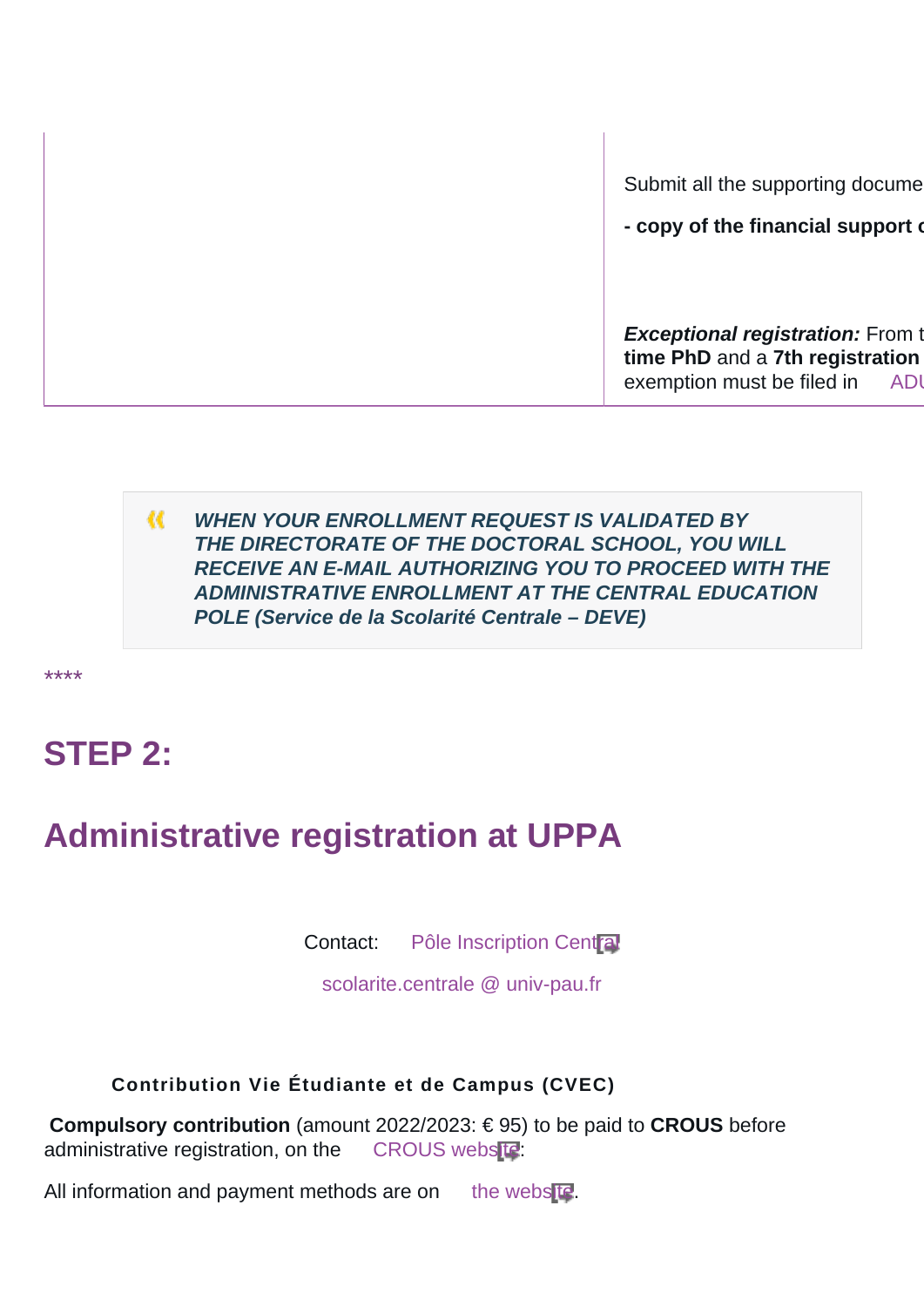#### **Attestation de contractualisation FORCO**

Make an appointment with the [FORCO Service](https://forco.univ-pau.fr/fr/index.html) before administrative registration for:

- **establish the training contract** (or agreement if employer support)

- **pay the administrative fees:** 110 € (individual price 2022)
- **obtain the contract certificate** (or discharge title if employer support)

accueil.forco @ univ-pau.fr

05 59 40 78 88



See informations on UPPA website menu "Registrations". It is necessary to be affiliated.

More info [here](https://formation.univ-pau.fr/fr/inscription/securite-sociale-cpam.html).

#### **Amount of registration fees 2022/2023**: 380 €

• online registration with [IA WEB.](https://formation.univ-pau.fr/fr/inscription/inscription-en-ligne.html)

Requested documents to provide online:

#### **- anti-plagiarism commitment**

**- civil liability insurance certificate** (for doctoral students not moving to France during the year 2022/2023, provide instead a certificate from your thesis director)

- **FORCO contract certificate** (for doctoral students in continuing education)